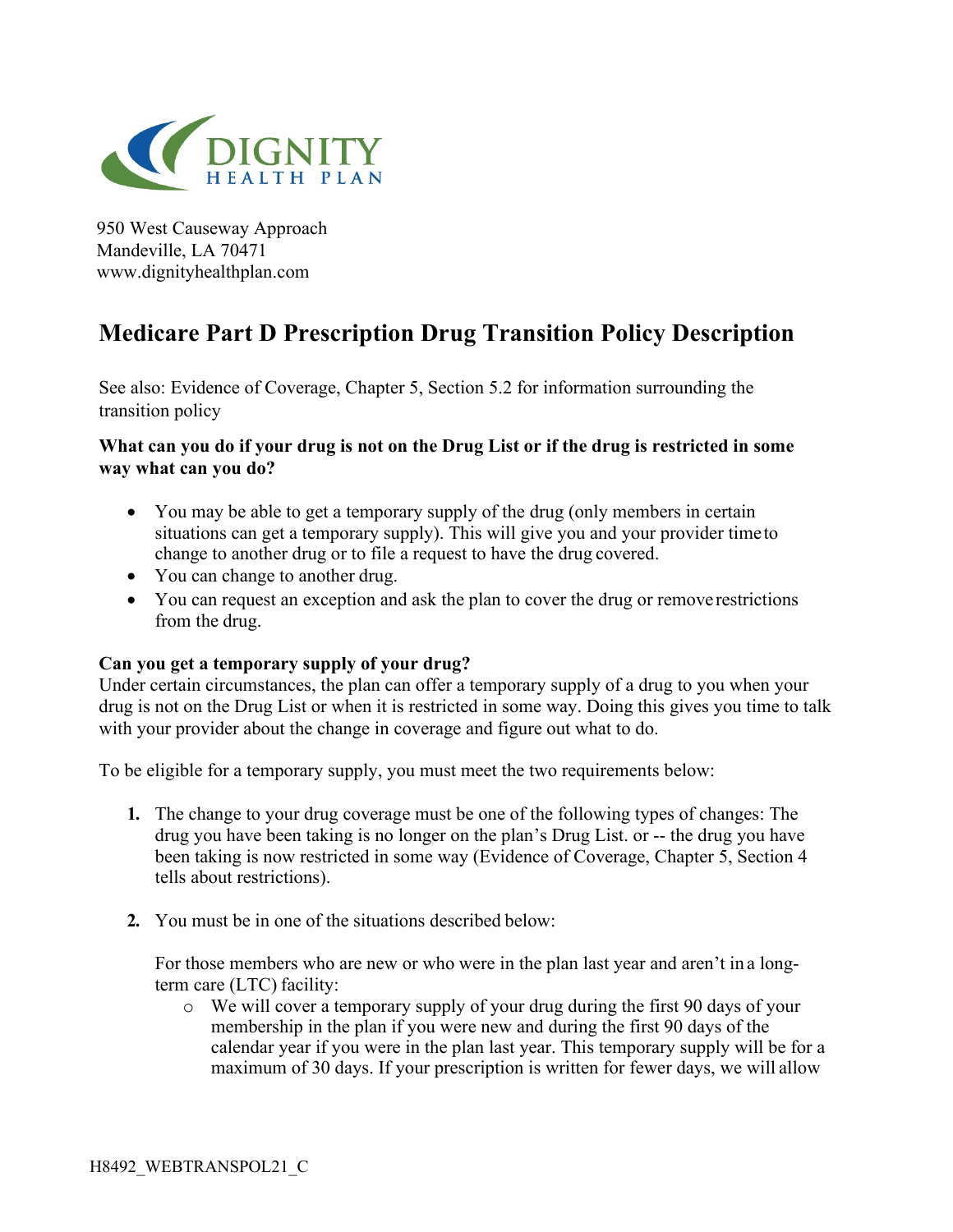multiple fills to provide up to a maximum of 30 days of medication. The prescription must be filled at a network pharmacy.

For those members who are new or who were in the plan last year and reside in a long-term care (LTC) facility:

o We will cover a temporary supply of your drug during the first 90 days of your membership in the plan if you are new and during the first 90 days of the calendar year if you were in the plan last year. The total supply will be for a maximum of 31 days. If your prescription is written for fewer days, we will allow multiple fills to provide up to a maximum of 31 days of medication. (Please note that the long-term care pharmacy may provide the drug in smaller amounts at a time to prevent waste.)

For those members who have been in the plan for more than 90 days and reside in a long-term care (LTC) facility and need a supply right away:

o We will cover one 31-day supply of a particular drug, or less if your prescription is written for fewer days. This is in addition to the above long-term care transition supply.

If you are a current member in our plan and have a level of care change:

o We will cover a temporary transition supply if you have a change in your medications because of a level of care change. This may include unplanned changes in treatment setting, such as being discharged from an acute care setting or being admitted to a long-term care facility. For each drug that is not on our formulary, or if your ability to get your drugs is limited, we will cover a temporary 30-day supply (up to 31-day supply if you are a resident of a long-term care facility) when you go to a network pharmacy. To ask for a temporary supply, call Member Services at the number on the back of your ID card.

### **What do I do after receiving a temporary supply of the drug?**

During the time when you are getting a temporary supply of a drug, you should talk with your provider to decide what to do when your temporary supply runs out. You can either switch to a different drug covered by the plan or ask the plan to make an exception for you and cover your current drug. The sections below tell you more about these options.

### • **You can change to another drug**

- o Start by talking with your provider. Perhaps there is a different drug covered by the plan that might work just as well for you. You can call Member Services to ask for a list of covered drugs that treat the same medical condition. This list can help your provider find a covered drug that might work for you. (Phone numbers for Member Services are on the back of your ID card)
- **You can ask for an exception**
	- o You and your provider can ask the plan to make an exception for you and cover the drug in the way you would like it to be covered. If your provider says that you have medical reasons that justify asking us for an exception, your provider can help you request an exception to the rule. For example, you can ask the plan to cover a drug even though it is not on the plan's Drug List. Or you can ask the plan to make an exception and cover the drug without restrictions.